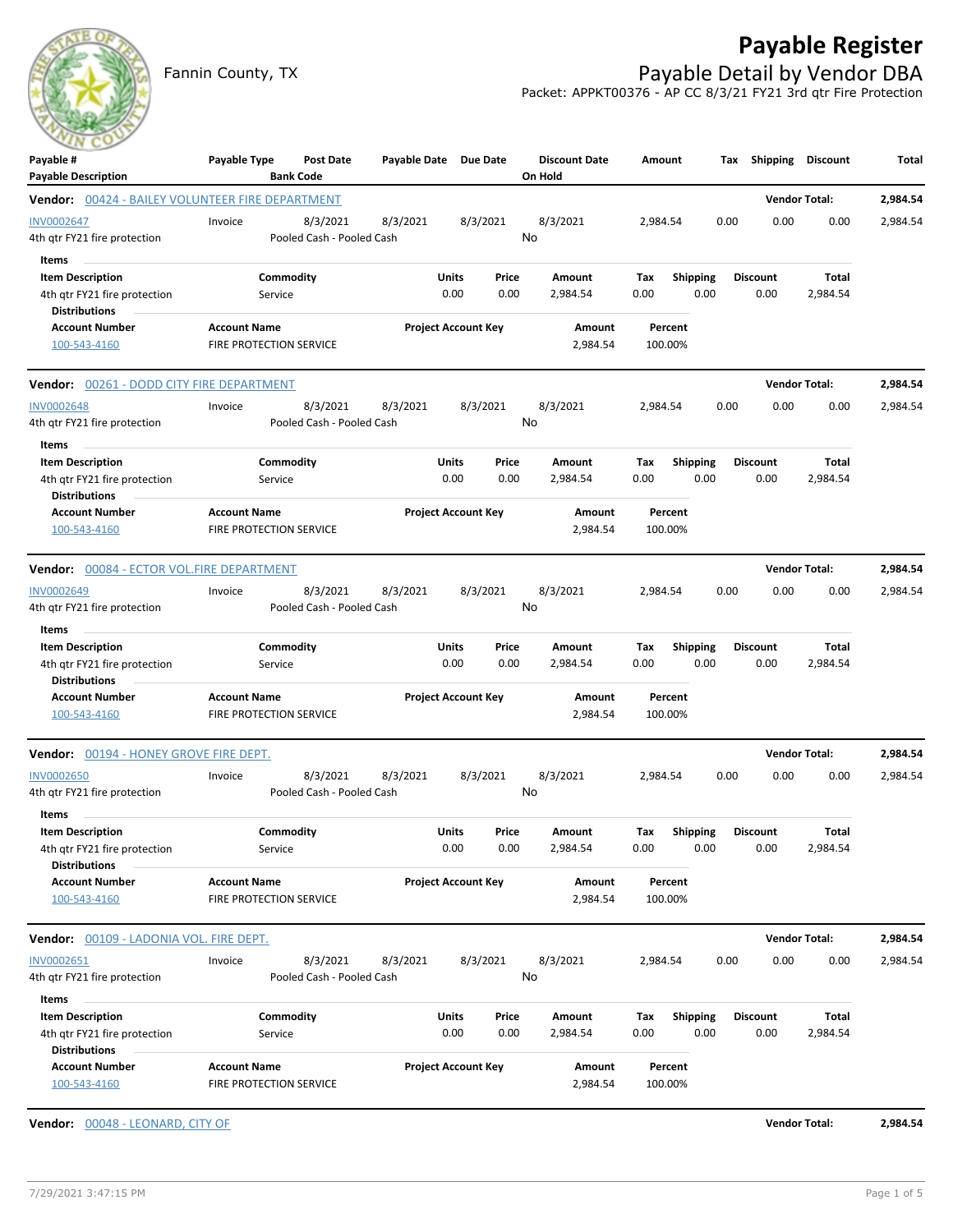| Payable Register                                                                         |                                                |                      |                                       |                       |                            |               |                                 |                    |                    |                         |      |                         | Packet: APPKT00376 - AP CC 8/3/21 FY21 3rd qtr Fire Protection |          |
|------------------------------------------------------------------------------------------|------------------------------------------------|----------------------|---------------------------------------|-----------------------|----------------------------|---------------|---------------------------------|--------------------|--------------------|-------------------------|------|-------------------------|----------------------------------------------------------------|----------|
| Payable #<br><b>Payable Description</b>                                                  | Payable Type                                   |                      | Post Date<br><b>Bank Code</b>         | Payable Date Due Date |                            |               | <b>Discount Date</b><br>On Hold |                    | Amount             |                         |      | Tax Shipping Discount   |                                                                | Total    |
| INV0002652<br>4th qtr FY21 fire protection                                               | Invoice                                        |                      | 8/3/2021<br>Pooled Cash - Pooled Cash | 8/3/2021              |                            | 8/3/2021      | 8/3/2021<br>No                  |                    | 2,984.54           |                         | 0.00 | 0.00                    | 0.00                                                           | 2,984.54 |
| Items                                                                                    |                                                |                      |                                       |                       |                            |               |                                 |                    |                    |                         |      |                         |                                                                |          |
| <b>Item Description</b>                                                                  |                                                | Commodity            |                                       |                       | Units                      | Price         | Amount                          |                    | Tax                | <b>Shipping</b>         |      | <b>Discount</b>         | Total                                                          |          |
| 4th qtr FY21 fire protection<br><b>Distributions</b>                                     |                                                | Service              |                                       |                       | 0.00                       | 0.00          | 2,984.54                        |                    | 0.00               | 0.00                    |      | 0.00                    | 2,984.54                                                       |          |
| <b>Account Number</b><br>100-543-4160                                                    | <b>Account Name</b><br>FIRE PROTECTION SERVICE |                      |                                       |                       | <b>Project Account Key</b> |               |                                 | Amount<br>2,984.54 | Percent<br>100.00% |                         |      |                         |                                                                |          |
| Vendor: 00139 - RANDOLPH VOL. FIRE DEPT.                                                 |                                                |                      |                                       |                       |                            |               |                                 |                    |                    |                         |      |                         | <b>Vendor Total:</b>                                           | 2,984.54 |
| <b>INV0002653</b>                                                                        | Invoice                                        |                      | 8/3/2021                              | 8/3/2021              |                            | 8/3/2021      | 8/3/2021                        |                    | 2,984.54           |                         | 0.00 | 0.00                    | 0.00                                                           | 2,984.54 |
| 4th qtr FY21 fire protection                                                             |                                                |                      | Pooled Cash - Pooled Cash             |                       |                            |               | No                              |                    |                    |                         |      |                         |                                                                |          |
| Items                                                                                    |                                                |                      |                                       |                       |                            |               |                                 |                    |                    |                         |      |                         |                                                                |          |
| <b>Item Description</b><br>4th gtr FY21 fire protection<br><b>Distributions</b>          |                                                | Commodity<br>Service |                                       |                       | Units<br>0.00              | Price<br>0.00 | Amount<br>2,984.54              |                    | Tax<br>0.00        | <b>Shipping</b><br>0.00 |      | <b>Discount</b><br>0.00 | Total<br>2,984.54                                              |          |
| <b>Account Number</b><br>100-543-4160                                                    | <b>Account Name</b><br>FIRE PROTECTION SERVICE |                      |                                       |                       | <b>Project Account Key</b> |               |                                 | Amount<br>2,984.54 | Percent<br>100.00% |                         |      |                         |                                                                |          |
| Vendor: 00094 - RAVENNA VOL. FIRE DEPT.                                                  |                                                |                      |                                       |                       |                            |               |                                 |                    |                    |                         |      |                         | <b>Vendor Total:</b>                                           | 2,984.54 |
| <b>INV0002654</b>                                                                        | Invoice                                        |                      | 8/3/2021                              | 8/3/2021              |                            | 8/3/2021      | 8/3/2021                        |                    | 2,984.54           |                         | 0.00 | 0.00                    | 0.00                                                           | 2,984.54 |
| 4th qtr FY21 fire protection                                                             |                                                |                      | Pooled Cash - Pooled Cash             |                       |                            |               | No                              |                    |                    |                         |      |                         |                                                                |          |
| Items                                                                                    |                                                |                      |                                       |                       |                            |               |                                 |                    |                    |                         |      |                         |                                                                |          |
| <b>Item Description</b><br>4th qtr FY21 fire protection<br><b>Distributions</b>          |                                                | Commodity<br>Service |                                       |                       | Units<br>0.00              | Price<br>0.00 | Amount<br>2,984.54              |                    | Tax<br>0.00        | <b>Shipping</b><br>0.00 |      | <b>Discount</b><br>0.00 | Total<br>2,984.54                                              |          |
| <b>Account Number</b><br>100-543-4160                                                    | <b>Account Name</b><br>FIRE PROTECTION SERVICE |                      |                                       |                       | <b>Project Account Key</b> |               |                                 | Amount<br>2,984.54 | Percent<br>100.00% |                         |      |                         |                                                                |          |
| <b>Vendor:</b> 00071 - SAVOY FIRE DEPARTMENT                                             |                                                |                      |                                       |                       |                            |               |                                 |                    |                    |                         |      |                         | <b>Vendor Total:</b>                                           | 2,984.54 |
| <b>INV0002655</b><br>4th qtr FY21 fire protection                                        | Invoice                                        |                      | 8/3/2021<br>Pooled Cash - Pooled Cash | 8/3/2021              |                            | 8/3/2021      | 8/3/2021<br>No                  |                    | 2,984.54           |                         | 0.00 | 0.00                    | 0.00                                                           | 2,984.54 |
| Items<br><b>Item Description</b><br>4th gtr FY21 fire protection<br><b>Distributions</b> |                                                | Commodity<br>Service |                                       |                       | Units<br>0.00              | Price<br>0.00 | Amount<br>2,984.54              |                    | Tax<br>0.00        | <b>Shipping</b><br>0.00 |      | <b>Discount</b><br>0.00 | Total<br>2,984.54                                              |          |
| <b>Account Number</b><br>100-543-4160                                                    | <b>Account Name</b><br>FIRE PROTECTION SERVICE |                      |                                       |                       | <b>Project Account Key</b> |               |                                 | Amount<br>2,984.54 | Percent<br>100.00% |                         |      |                         |                                                                |          |
| Vendor: 00608 - TELEPHONE VOL. FIRE DEPT.                                                |                                                |                      |                                       |                       |                            |               |                                 |                    |                    |                         |      |                         | <b>Vendor Total:</b>                                           | 2,984.54 |
| <b>INV0002656</b><br>4th qtr FY21 fire protection                                        | Invoice                                        |                      | 8/3/2021<br>Pooled Cash - Pooled Cash | 8/3/2021              |                            | 8/3/2021      | 8/3/2021<br>No                  |                    | 2,984.54           |                         | 0.00 | 0.00                    | 0.00                                                           | 2,984.54 |
| Items                                                                                    |                                                |                      |                                       |                       |                            |               |                                 |                    |                    |                         |      |                         |                                                                |          |
| <b>Item Description</b><br>4th qtr FY21 fire protection<br><b>Distributions</b>          |                                                | Commodity<br>Service |                                       |                       | Units<br>0.00              | Price<br>0.00 | Amount<br>2,984.54              |                    | Tax<br>0.00        | <b>Shipping</b><br>0.00 |      | <b>Discount</b><br>0.00 | Total<br>2,984.54                                              |          |
| <b>Account Number</b><br>100-543-4160                                                    | <b>Account Name</b><br>FIRE PROTECTION SERVICE |                      |                                       |                       | <b>Project Account Key</b> |               |                                 | Amount<br>2,984.54 | Percent<br>100.00% |                         |      |                         |                                                                |          |
| <b>Vendor:</b> 00155 - TRENTON FIRE DEPARTMENT                                           |                                                |                      |                                       |                       |                            |               |                                 |                    |                    |                         |      |                         | <b>Vendor Total:</b>                                           | 2,984.54 |
| <b>INV0002657</b><br>4th qtr FY21 fire protection                                        | Invoice                                        |                      | 8/3/2021<br>Pooled Cash - Pooled Cash | 8/3/2021              |                            | 8/3/2021      | 8/3/2021<br>No                  |                    | 2,984.54           |                         | 0.00 | 0.00                    | 0.00                                                           | 2,984.54 |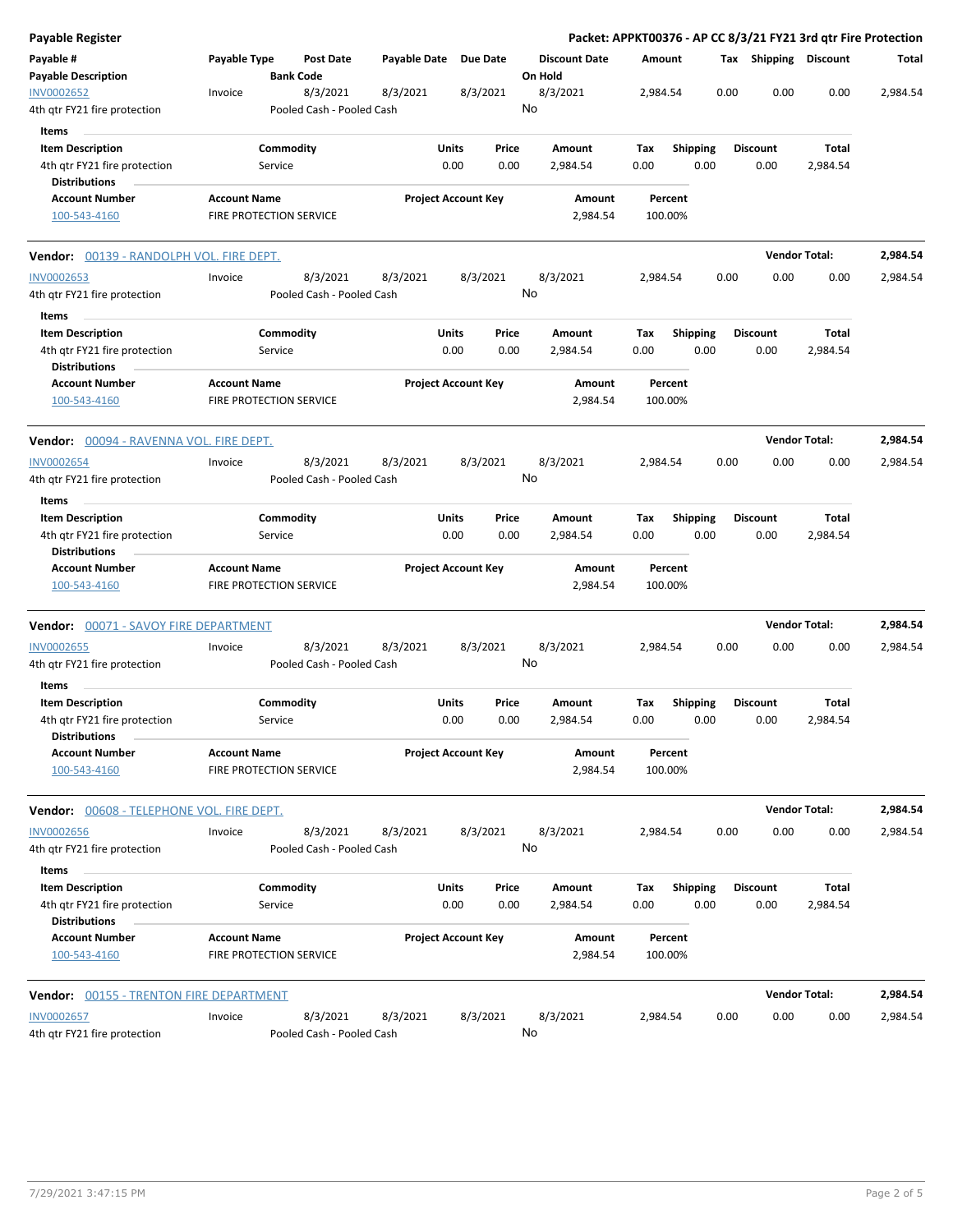## **Payable Register Packet: APPKT00376 - AP CC 8/3/21 FY21 3rd qtr Fire Protection**

| Payable #                    | <b>Payable Type</b>            | <b>Post Date</b> | <b>Pavable Date</b>        | Due Date |  | <b>Discount Date</b> | Amount |                 | Tax | <b>Shipping</b> | Discount | Total |
|------------------------------|--------------------------------|------------------|----------------------------|----------|--|----------------------|--------|-----------------|-----|-----------------|----------|-------|
| <b>Payable Description</b>   | <b>Bank Code</b>               |                  | On Hold                    |          |  |                      |        |                 |     |                 |          |       |
| <b>Items</b>                 |                                |                  |                            |          |  |                      |        |                 |     |                 |          |       |
| <b>Item Description</b>      | Commoditv                      |                  | Units                      | Price    |  | Amount               | Tax    | <b>Shipping</b> |     | <b>Discount</b> | Total    |       |
| 4th gtr FY21 fire protection | Service                        |                  | 0.00                       | 0.00     |  | 2.984.54             | 0.00   | 0.00            |     | 0.00            | 2,984.54 |       |
| <b>Distributions</b>         |                                |                  |                            |          |  |                      |        |                 |     |                 |          |       |
| <b>Account Number</b>        | <b>Account Name</b>            |                  | <b>Project Account Key</b> |          |  | Amount               |        | Percent         |     |                 |          |       |
| 100-543-4160                 | <b>FIRE PROTECTION SERVICE</b> |                  |                            |          |  | 2,984.54             |        | 100.00%         |     |                 |          |       |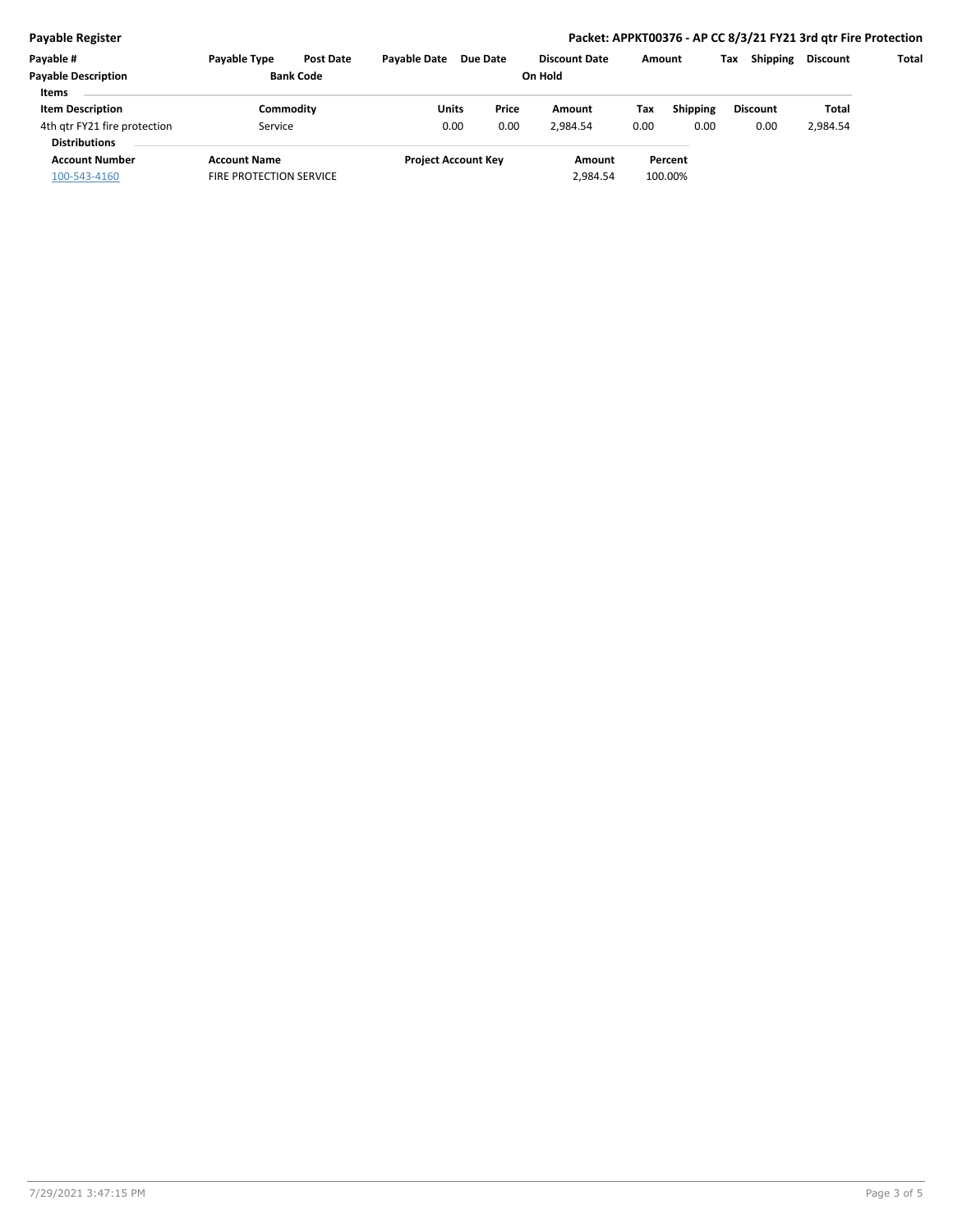## Payable Summary

| Type    | Count               | Gross     | Tax  | Shipping | <b>Discount</b> | Total     | <b>Manual Payment</b> | <b>Balance</b> |
|---------|---------------------|-----------|------|----------|-----------------|-----------|-----------------------|----------------|
| Invoice | <b>. .</b>          | 32.829.94 | 0.00 | 0.00     | 0.00            | 32.829.94 | 0.00                  | 32,829.94      |
|         | <b>Grand Total:</b> | 32,829.94 | 0.00 | 0.00     | 0.00            | 32,829.94 | 0.00                  | 32,829.94      |